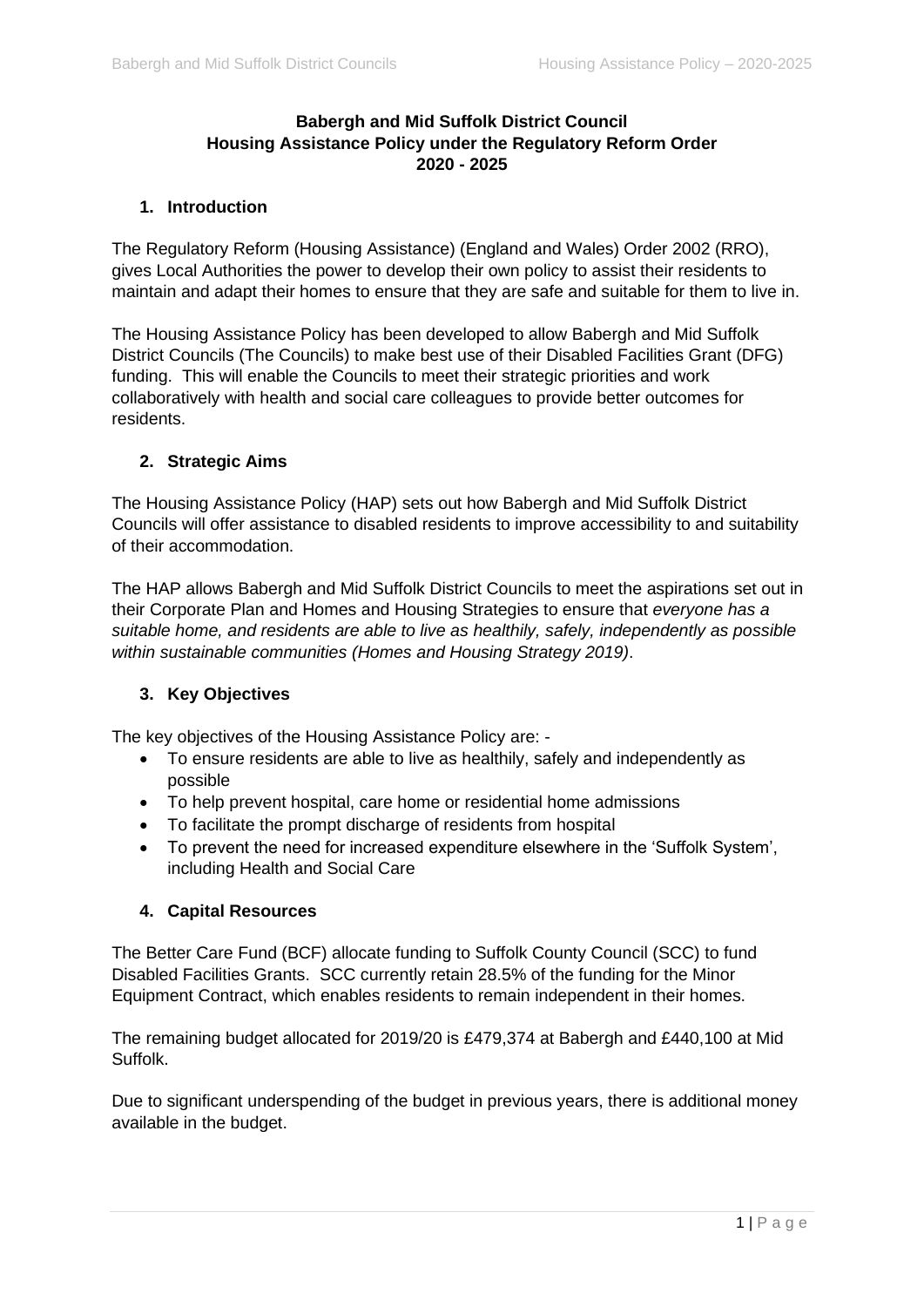# **5. Assistance Being Offered**

A summary of the types of assistance offered to residents under the Housing Assistance Policy, can be found in the table below.

A more detailed explanation of each of these schemes can be located in Appendices 'C' to 'I'.

| Type of<br><b>Assistance</b>                                             | <b>Eligibility</b>                                                                         | <b>Example</b><br><b>Works</b>                                                                                                                                                                                                                                                                                    | <b>Financial</b><br><b>Limits</b>                      | <b>Conditions</b>                                                                                                                                                                                                                               | <b>Outcome</b>                                                                                                                         |
|--------------------------------------------------------------------------|--------------------------------------------------------------------------------------------|-------------------------------------------------------------------------------------------------------------------------------------------------------------------------------------------------------------------------------------------------------------------------------------------------------------------|--------------------------------------------------------|-------------------------------------------------------------------------------------------------------------------------------------------------------------------------------------------------------------------------------------------------|----------------------------------------------------------------------------------------------------------------------------------------|
| <b>Disabled</b><br><b>Facilities</b><br>Grant (DFG)                      | Mandatory<br><b>Means Test</b><br>- DFG<br>Assessment<br>(Prescribed<br>in<br>Legislation) | Over bath<br>shower<br>Widen<br>doorways<br>Wheelchair<br>Accessible<br><b>Kitchens</b><br>Height<br>Adjustable<br><b>Baths</b><br>Level<br>Access<br><b>Showers</b><br><b>Stairlifts</b><br>Ceiling<br><b>Track</b><br><b>Hoists</b><br>Specialist<br>Wash/Dry<br><b>Toilet</b><br>Ramped<br>Access into<br>Home | £30,000<br>(set in<br>Legislation)                     | Set out in<br>Legislation                                                                                                                                                                                                                       | For disabled<br>residents to live<br>in suitable<br>accommodation,<br>which enables<br>them to live as<br>independently<br>as possible |
| Discretionary<br><b>Disabled</b><br><b>Facilities</b><br>Grant<br>(DDFG) | Mandatory<br><b>Means Test</b><br>- DFG<br>Assessment<br>(Prescribed<br>in<br>Legislation) |                                                                                                                                                                                                                                                                                                                   | £10,000<br>(E40,000)<br>including<br>Mandatory<br>DFG) | At the<br>discretion of<br>a member of<br>the Housing<br><b>Solutions</b><br>Management<br>Team<br>A charge will<br>be registered<br>against the<br>property<br><b>No</b><br>contribution<br>from<br>residents for<br>the additional<br>£10,000 | For disabled<br>residents to live<br>in suitable<br>accommodation,<br>which enables<br>them to live as<br>independently<br>as possible |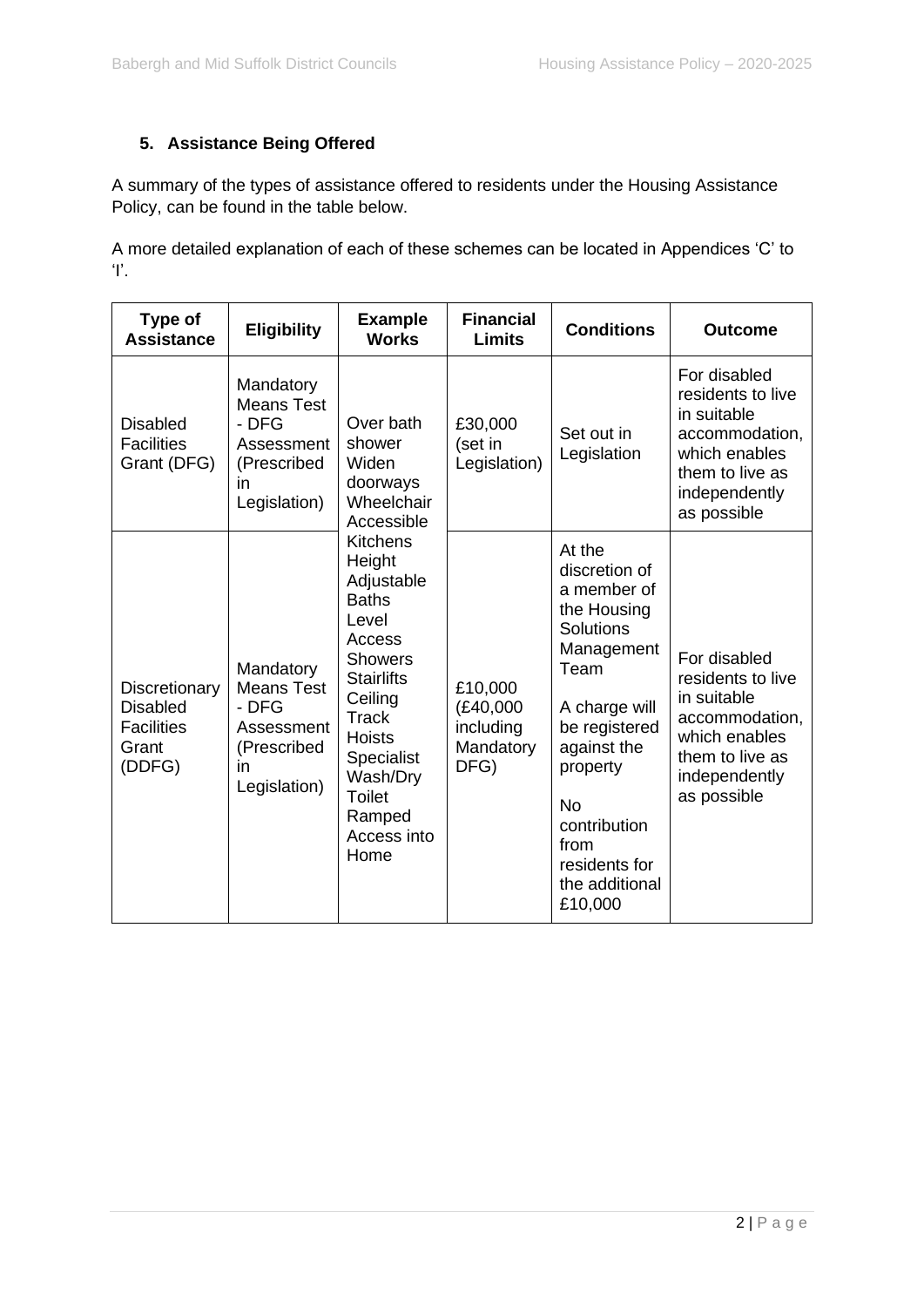| Type of<br><b>Assistance</b>                                                       | <b>Eligibility</b>         | <b>Example</b><br><b>Works</b>                                                                                                                                                   | <b>Financial</b><br><b>Limits</b> | <b>Conditions</b>                                                                                                                                                                                                                               | <b>Outcome</b>                                                                                                                         |
|------------------------------------------------------------------------------------|----------------------------|----------------------------------------------------------------------------------------------------------------------------------------------------------------------------------|-----------------------------------|-------------------------------------------------------------------------------------------------------------------------------------------------------------------------------------------------------------------------------------------------|----------------------------------------------------------------------------------------------------------------------------------------|
| Discretionary<br>Relocation<br>Grant<br>(DRG)                                      | Non-Means<br><b>Tested</b> | Removal<br><b>Expenses</b><br><b>Estate</b><br><b>Agent Fee's</b><br>Legal Fee's<br>Other<br>Reasonable<br><b>Expenses</b><br>will be<br>Considered                              | £7,500                            | When a<br>property is<br>unsuitable<br>for<br>adaptations<br>or it would be<br>more cost<br>effective to<br>move and<br>the resident<br>wishes to<br>move.<br>To cover the<br>cost of<br>removals<br>and help<br>towards<br>associated<br>fee's | For disabled<br>residents to live<br>in suitable<br>accommodation,<br>which enables<br>them to live as<br>independently<br>as possible |
| Minor<br>Adaptations<br>Grant -<br>Living with<br>Dementia<br>(MAGD)               | Non-Means<br><b>Tested</b> | Talking<br>Reminder<br><b>Clocks</b><br><b>Bathroom</b><br><b>Fittings</b><br>Labelling<br><b>Sticker</b><br><b>Book</b><br>Installation<br>of a Key<br>Safe                     | £7,500                            | Non-Means<br><b>Tested</b>                                                                                                                                                                                                                      | For disabled<br>residents to live<br>in suitable<br>accommodation,<br>which enables<br>them to live as<br>independently<br>as possible |
| Minor<br>Adaptations<br>Grant -<br>Terminal<br>Illness / End<br>of Life<br>(MAGTI) | Non-Means<br><b>Tested</b> | Removing<br>Door<br><b>Thresholds</b><br>Installing<br>Pivot<br>Hinges<br>Widening<br>Doors<br>Installation<br><b>of</b><br>Additional<br>Radiators<br>Level<br>Access<br>Shower | £7,500                            | Non-Means<br><b>Tested</b>                                                                                                                                                                                                                      | For disabled<br>residents to live<br>in suitable<br>accommodation,<br>which enables<br>them to live as<br>independently<br>as possible |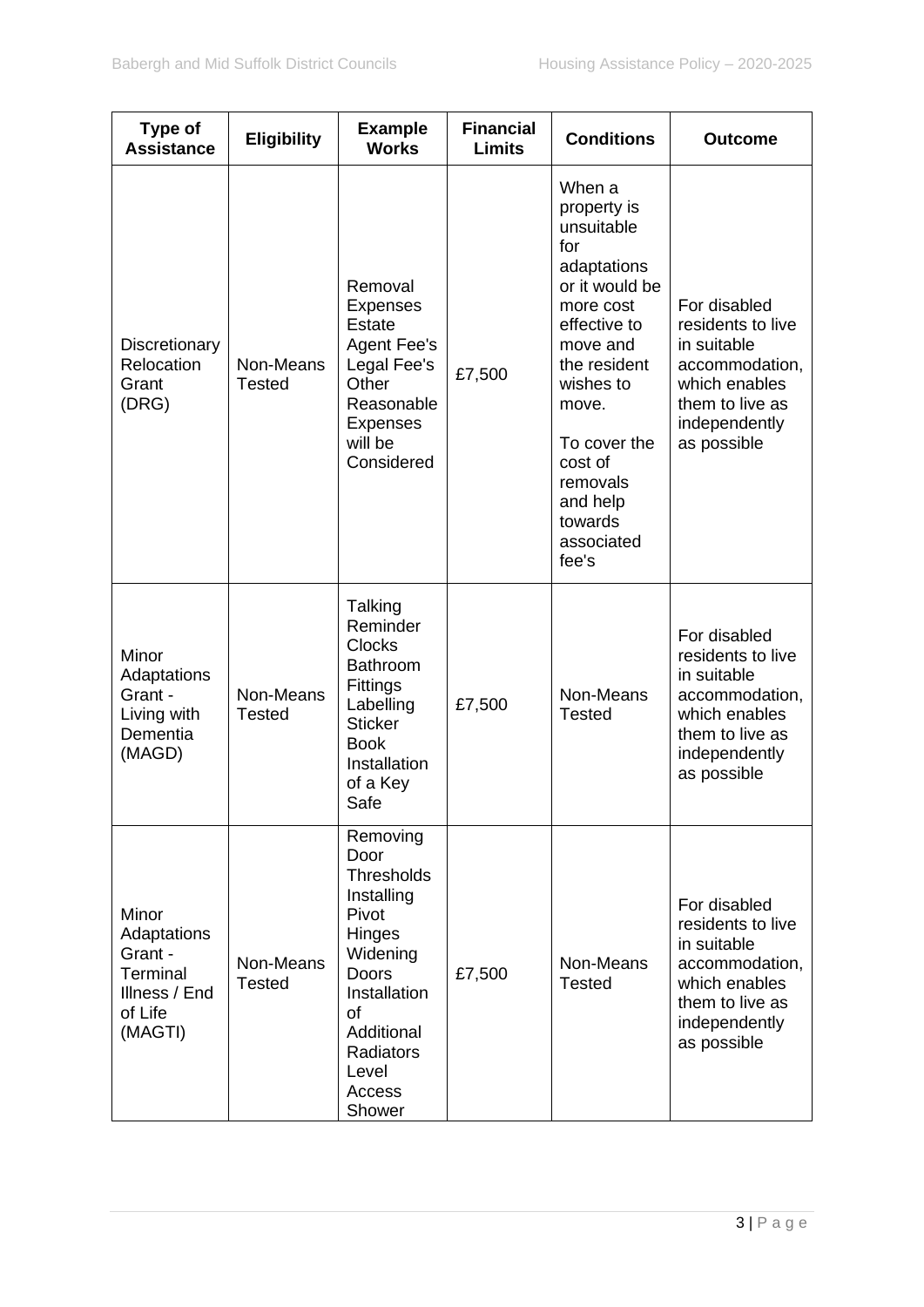| Type of<br><b>Assistance</b>                                       | <b>Eligibility</b>         | <b>Example</b><br><b>Works</b>                                                                                                                                                   | <b>Financial</b><br><b>Limits</b> | <b>Conditions</b>          | <b>Outcome</b>                                                                                                                         |
|--------------------------------------------------------------------|----------------------------|----------------------------------------------------------------------------------------------------------------------------------------------------------------------------------|-----------------------------------|----------------------------|----------------------------------------------------------------------------------------------------------------------------------------|
| Minor<br>Adaptations<br>Grant -<br>Home from<br>Hospital<br>(MAGH) | Non-Means<br><b>Tested</b> | Removing<br>Door<br><b>Thresholds</b><br>Installing<br>Pivot<br>Hinges<br>Widening<br>Doors<br>Installation<br>οf<br>Additional<br>Radiators<br>Level<br>Access<br>Shower        | £7,500                            | Non-Means<br><b>Tested</b> | For disabled<br>residents to live<br>in suitable<br>accommodation,<br>which enables<br>them to live as<br>independently<br>as possible |
| Minor<br>Adaptations<br>Grants -<br><b>MAG</b>                     | Non-Means<br><b>Tested</b> | Removing<br>Door<br><b>Thresholds</b><br>Installing<br>Pivot<br>Hinges<br>Widening<br><b>Doors</b><br>Installation<br>of<br>Additional<br>Radiators<br>Level<br>Access<br>Shower | £7,500                            | Non-Means<br><b>Tested</b> | For disabled<br>residents to live<br>in suitable<br>accommodation,<br>which enables<br>them to live as<br>independently<br>as possible |

# **6. Eligibility**

The Housing Assistance Policy covers Mandatory Disabled Facilities Grant (DFG) applications, eligibility of which is set out in Legislation. The Policy also extends the Councils powers under the Regulatory Reform Order to extend the financial assistance available under a local, discretionary grant scheme, which is aimed at helping residents of Babergh and Mid Suffolk to remain *live healthily, safely and independently* in their home.

Owners of all types of tenures of residential properties are eligible to apply provided they have an intention to remain in their current home for at least five years.

Applications for assistance under a Mandatory DFG will be subject to a means test to assess income and savings levels. This assessment will be made using the framework set out in the National Financial Test of Resources.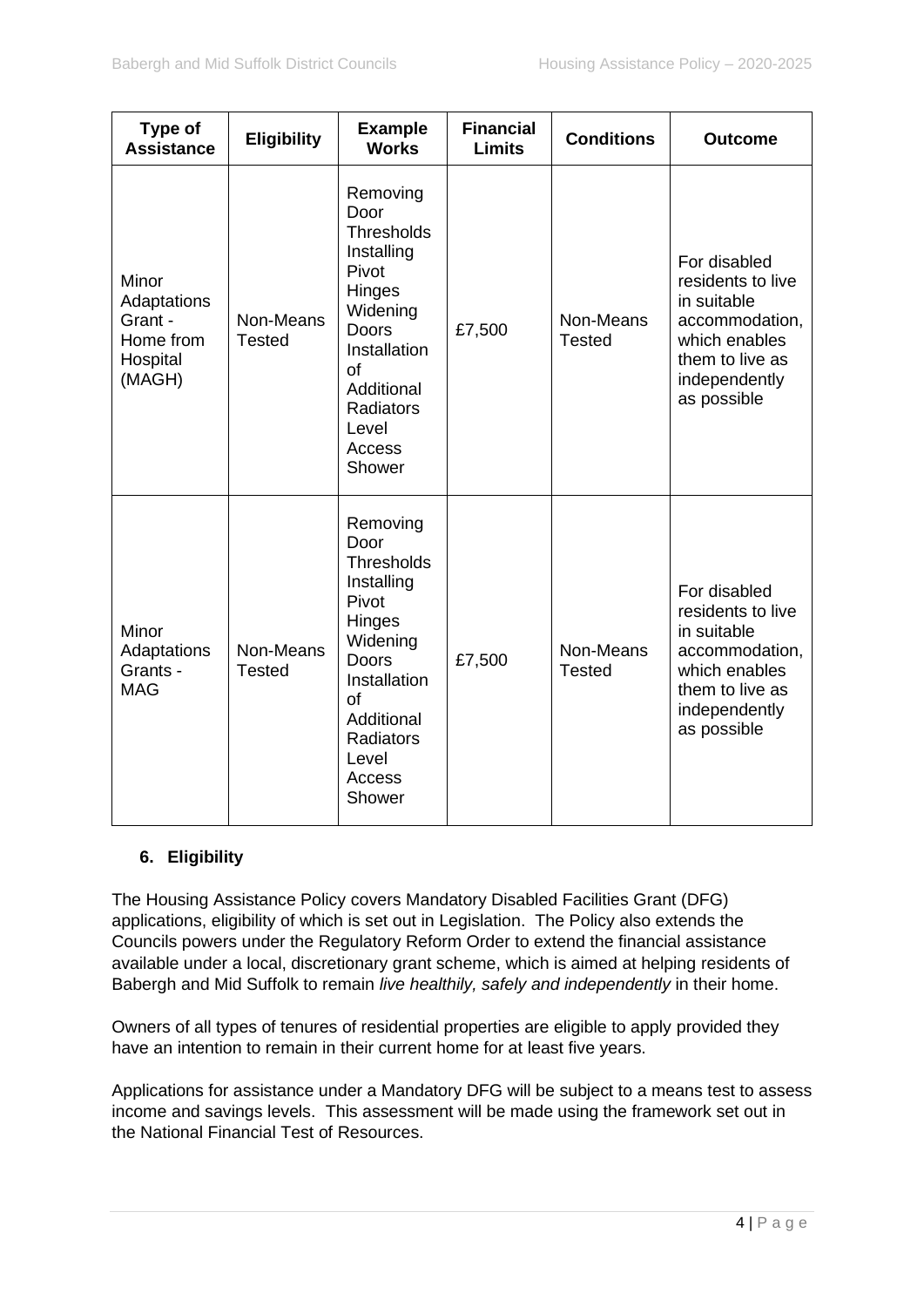No Means Test will be applicable for children up to the mandatory limit. For the purposes of this Policy, the definition of 'children' is referred to in Appendix 'A'.

Applicants must be living in the District and in the property where the works are required.

Applications from tenants will normally only be considered for work, which is not the responsibility of the landlord.

If it is agreed that a DFG can cover the specified works in a rented property, the Landlord must give permission for any works to be carried out.

#### **7. Grants that are not subject to Means Testing**

The maximum amount allowed to one household, which will not be means tested is £7,500, including any Home Improvement Agency fees.

The different types of assistance that can be offered, which are non-means tested are listed in Section 5 of this policy, and further information available on each of those in the appendices.

#### **8. Grants that are subject to Means Testing**

The Mandatory DFG is subject to Means Testing as set out in Legislation.

#### **9. Means Testing Criteria**

For the grants detailed in this policy, where they are subject to a means testing criteria, the following shall rules apply: -

- A test of financial resources will need to be carried out in order to assess the level of financial contribution, if any the applicant will need to make to contribute towards the cost of a Disabled Facilities Grant.
- Unless the applicant is in receipt of a 'passport' benefit, they will be expected to provide information and proof of their capital and income, before a decision can be reached on their application.
- For applicants who are in receipt of one of more qualifying benefits (listed below), their contribution towards the works will be NIL.
- The qualifying benefits set out by the Government at the time of producing this report are:
	- o Universal Credit
	- o Income Support
	- o Income Based Job Seekers Allowance
	- o Income Based Employment Support Allowance
	- o Child Tax Credit with a relevant income less than the current level set by DWP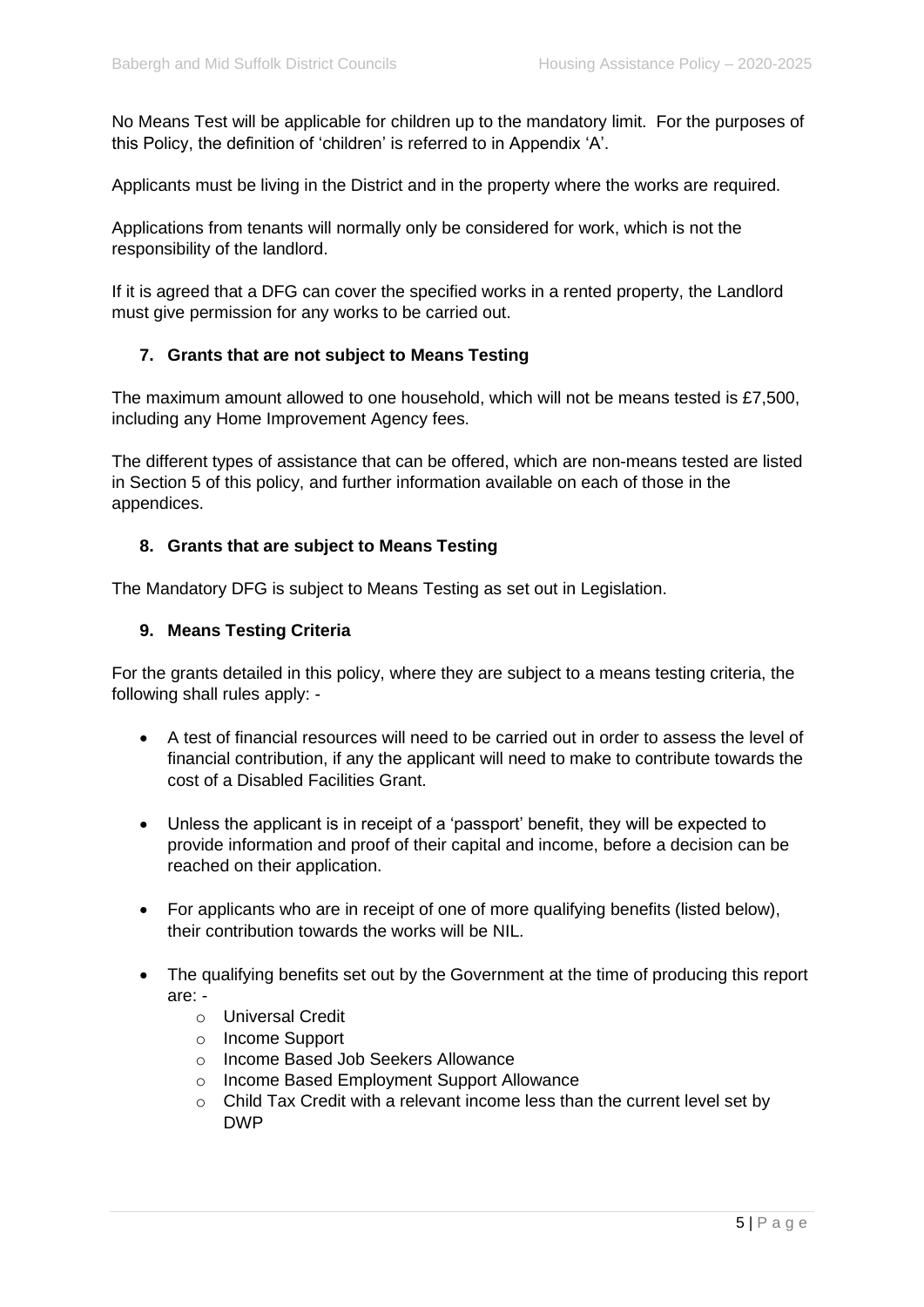- $\circ$  Working Tax Credit with a gross income level less than the current level set by DWP
- o Housing Benefit
- o Guaranteed Pension Credit
- If an applicant is not in receipt of one of the qualifying benefits listed above, then a full means test will be required using the 'National Test of Resources' as set out in the Housing Renewal Grants Regulations 1996 (as amended).

The mean test will calculate the applicant's contribution in order to assess the extent to which assistance may be given up to the maximum eligible expense limit.

# **10. Amounts Available**

For non means tested Grants, the maximum Grant, which can be awarded is £7,500.

For means tested Grants, the maximum Grant, which can be awarded is £30,000, with a Discretionary 'top up' Grant of £10,000.

# **11. Additional Charges and Fee's**

The Councils will use its discretion when charging for professional fee's. Any fees charged will be deemed reasonable to be covered within any calculation for financial assistance.

If the applicant chooses to use a Home Improvement Agency to support them, the Councils will include the fee's in any financial assistance calculation.

Orbit HIA, which operates within the Councils areas charge their fees at 20% (plus VAT).

# **12. Application Process**

Applications for all assistance under the Mandatory and Discretionary Disabled Facilities Grants will need to be made in writing and must include: -

- Details of the work needed
- Details of why this work is required
- Estimate of the cost of the works
- Financial Information (for Means Tested Grants)
- Legal Documentation proving a legal interest in the property, where the works are required
- A commitment from the applicant that they propose to remain resident in that property for the next five years, subject to it being suitable for their needs

#### **13. Prioritisation of Funds**

This policy has been created to allow and encourage more flexible use of the DFG Capital Budget. However, should there be insufficient funds available in the future, then Mandatory DFG's will ordinarily be given priority over any Discretionary Grants.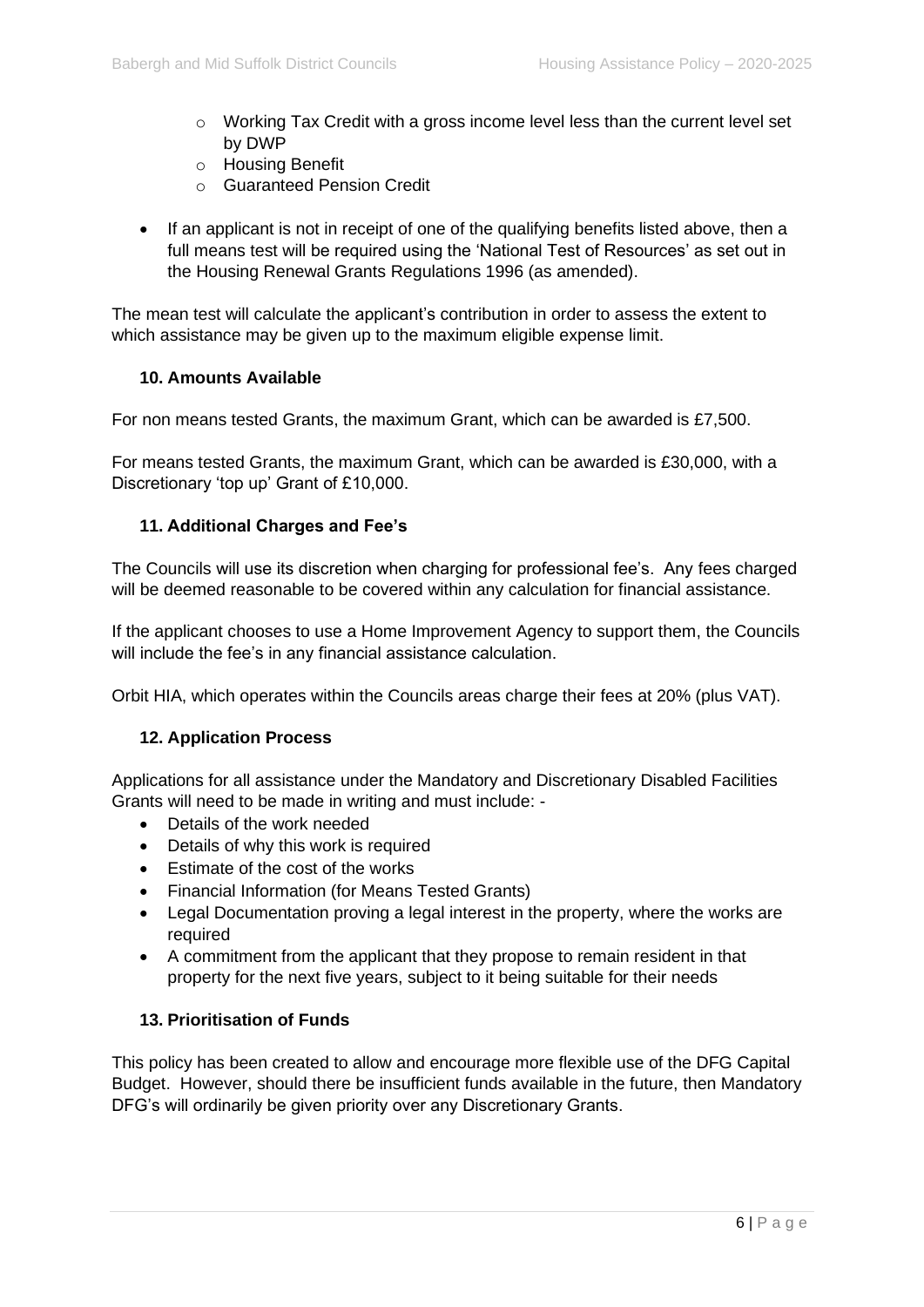If the Councils, consider there are insufficient funds available to provide discretionary 'top up' grants for Mandatory DFG's, then all applications will be dealt with on a first come, first served basis until the funding has ceased.

If multiple applications are received at the same time, the Council will use the following criteria to fairly prioritise them: -

- Mandatory DFG's
- Discretionary 'top up' for DFG's
- Relocation Assistance
- Minor Adaptations Grants (Home from Hospital)
- Minor Adaptations Grants (Dementia, End of Life/Terminal Illness)

The Councils reserve the right to amend how applications are prioritised if the need arises, particularly if new funding is available for specific projects, which would mean certain types of assistance are prioritised.

When deciding whether to award Discretionary or Minor Adaptation Grants, the Councils will consider: -

- Whether the works meet the objectives of the Housing Assistance Policy
- Whether the need for the works is considered serious and urgent, both in its own right and when considered in parallel to other applications being considered
- Whether the required works are deemed urgent and serious and considered alongside the current condition of the property
- Any other circumstances, which are deemed to be relevant at that specific time

# **14. Grant Payments and Approval of Applications**

The Councils must be satisfied that prior to approving an application, it is completed in full and it accurately reflects the applicant's circumstances. The Council must also be satisfied that the applicant clearly understands and accepts the conditions of any financial assistance being provided, including any charges being made against the property.

Where the assistance is to pay for work to be carried out:

- The councils must be satisfied that the cost of the works is reasonable and that all the appropriate notifications and/or permissions have been obtained e.g. Building Regulations, Planning Permission etc.
- If the applicant is arranging their own work, they should not make any arrangements for the work to start until they have received approval in writing from the council for any grant or loan being awarded
- If the applicant is carrying out their own work, they must notify the Council when the work is completed
- A council representative will visit the property and carry out an inspection of the works before arranging for any payments to be made. Under no circumstance, will a payment be made until the relevant work is completed to the Council's satisfaction.
- The applicant will be responsible for ensuring that any defects are remedied.
- Unless otherwise specified, payment will be made direct to the contractor.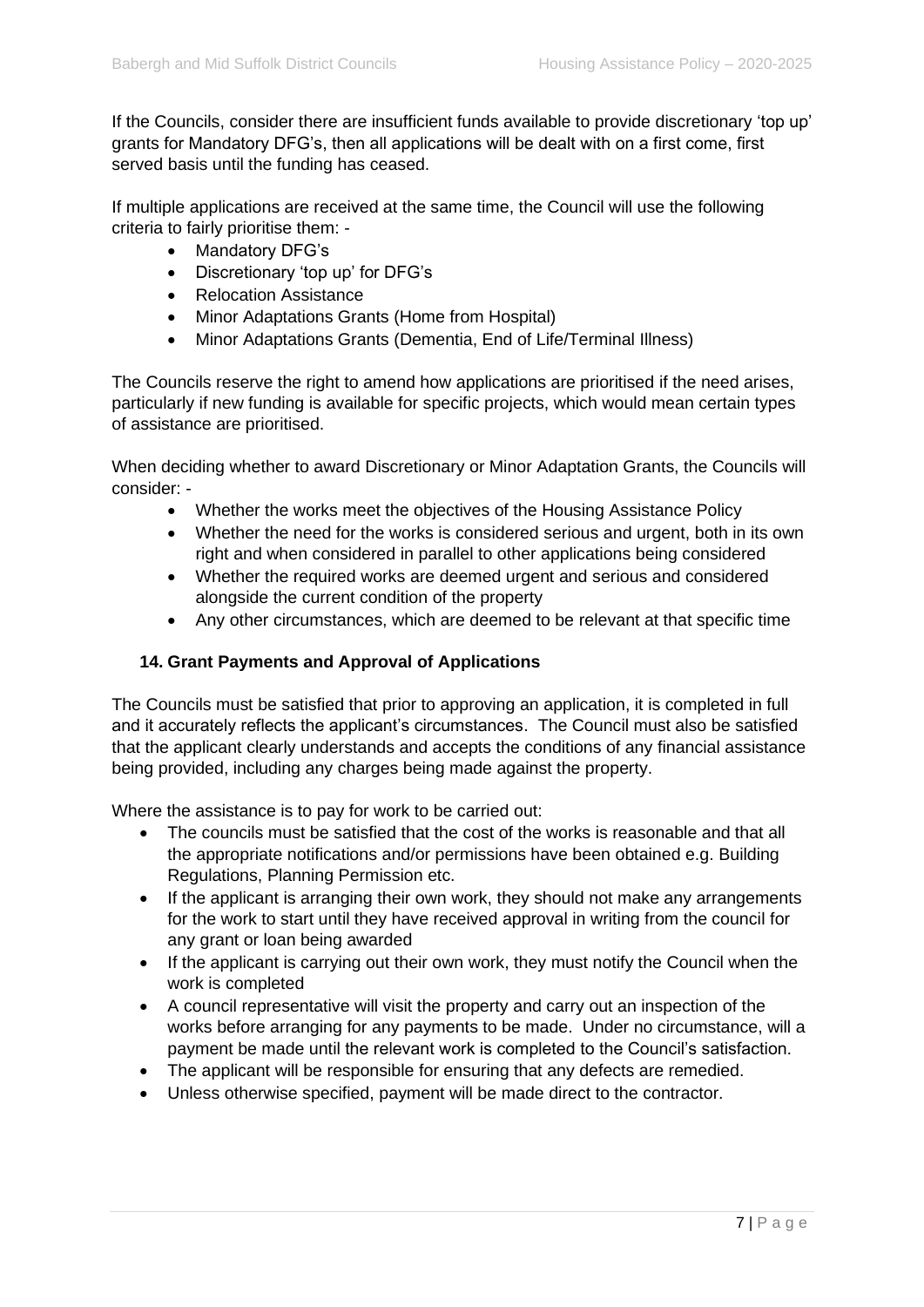• Where the approved work has not been carried out to the satisfaction of the applicant the Council may, at the request of the applicant and if it considers it to be reasonable, withhold payment.

# **15. Complaints and Redress**

Should our service not meet expectations and it is felt necessary to complain about the service received, complaints to the Council can be made by using this online form <https://www.babergh.gov.uk/the-council/compliments-comments-and-complaints/> and <https://www.midsuffolk.gov.uk/the-council/compliments-comments-and-complaints/> or by calling 0300 123 4000.

# **16. Discretion (Cases outside Policy)**

All cases will be considered on a case by case basis. Although, there is legislation and this policy to provide guidance on what assistance can be offered, the Council will not fetter its discretion and may on occasions agreed to award a Grant outside of the policy.

Where cases fall outside of the policy and the expenditure is under £10,000, the decision will rest with the Corporate Manager for Housing Solutions.

Where cases fall outside of the policy and the expenditure is over £10,000, the decision will be agreed collectively between the Corporate Manager for Housing Solutions, and Assistant Director for Housing.

### **17. Appeals Process**

If an applicant wishes to appeal against a decision made under this Policy, it will be considered by Independent Officers and / or Members.

For appeals, where the expenditure is under £10,000, the review will be considered by the Corporate Manager for Housing Solutions and the Assistant Director for Housing.

For appeals, where the expenditure is over £10,000, the review will be considered by the Corporate Manager for Housing Solutions, Assistant Director for Housing and the Cabinet Holder for Housing.

# **18. Safeguarding**

The Care Act 2011 established a National Framework for safeguarding and protecting people who are at risk of abuse of neglect.

The Councils are committed to safeguarding its residents and promoting the welfare of those who may be at risk of abuse of neglect.

We work closely with our Suffolk Partners to ensure those at risk are identified and referred for support.

For more information on Safeguarding in Suffolk, please use the following links: -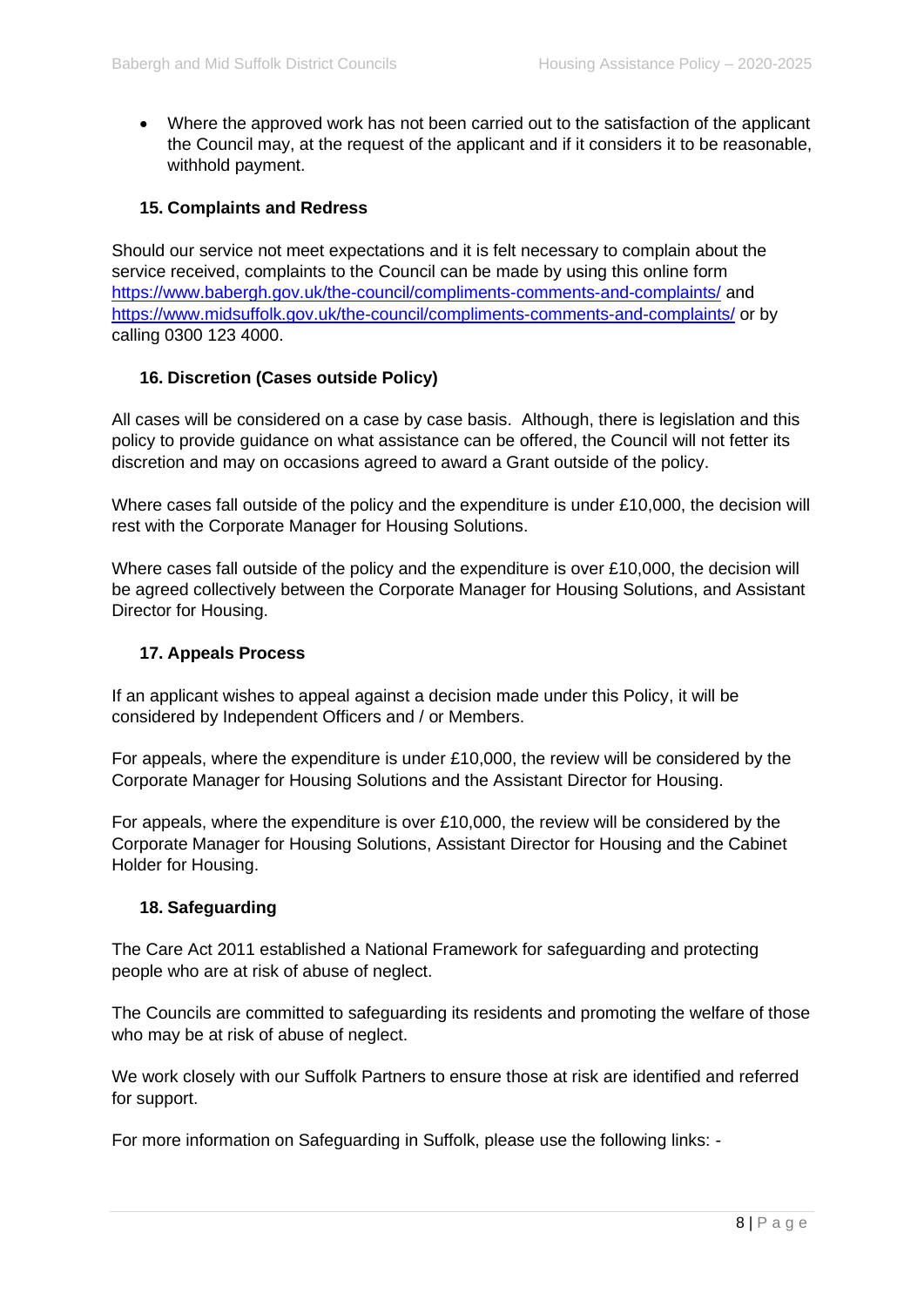# For Adults - <https://www.suffolkas.org/>

For Children and Young People - <https://www.suffolkscb.org.uk/>

# **19. Implementation Plan**

We propose to implement the Housing Assistance Policy from January 2020.

The performance of this policy will be monitored quarterly against a number of agreed performance indicators, which will enable us to monitor the different types of assistance being funded.

A communications plan has been developed and this scheme will be promoted in the local media, through Social Media and amongst colleagues across Suffolk, including statutory, non-statutory and voluntary organisations.

# **20. Equality**

The Public Sector Equality Duty under the Equality Act 2010 requires all public bodies, when exercising their duties and functions to have due regard to the following: -

- Eliminate unlawful discrimination, harassment and victimisation and other conduct prohibited by the Act
- Advance equality of opportunity between people who share a protected characteristic and those who do not, and
- Foster good relations between people who share a protected characteristic and those who do not

# **21. Policy Review**

The Policy will be subject to a minor review annually and a full review after 3 years. If Legislation or new Guidance is published during this time, then a review may be required sooner.

# **22. Policy Author**

Heather Tucker, Corporate Manager for Housing Solutions Babergh and Mid Suffolk District Councils Telephone - 0300 123 4000 Email - [adaptations@baberghmidsuffolk.gov.uk](mailto:adaptations@baberghmidsuffolk.gov.uk)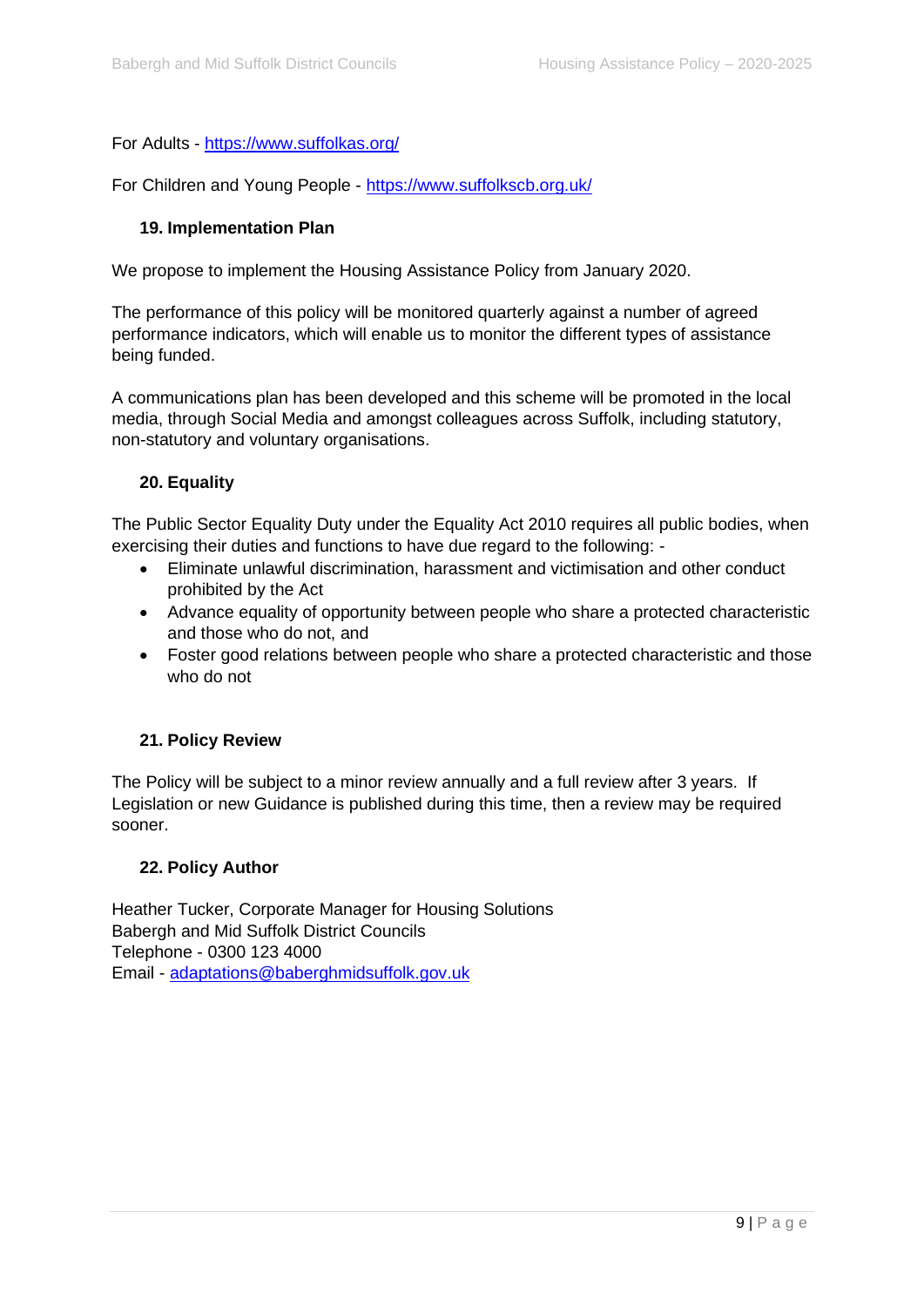# **Appendices**

- a. Key Definitions, References and Abbreviations
- b. Reference / Research Material
- c. Mandatory Disabled Facilities Grant
- d. Discretionary Disabled Facilities Grant
- e. Discretionary Relocation Grant
- f. Minor Adaptations Grant Living with Dementia
- g. Minor Adaptations Grant Terminal Illness / End of Life Care
- h. Minor Adaptations Grant Home from Hospital
- i. Minor Adaptations Grant General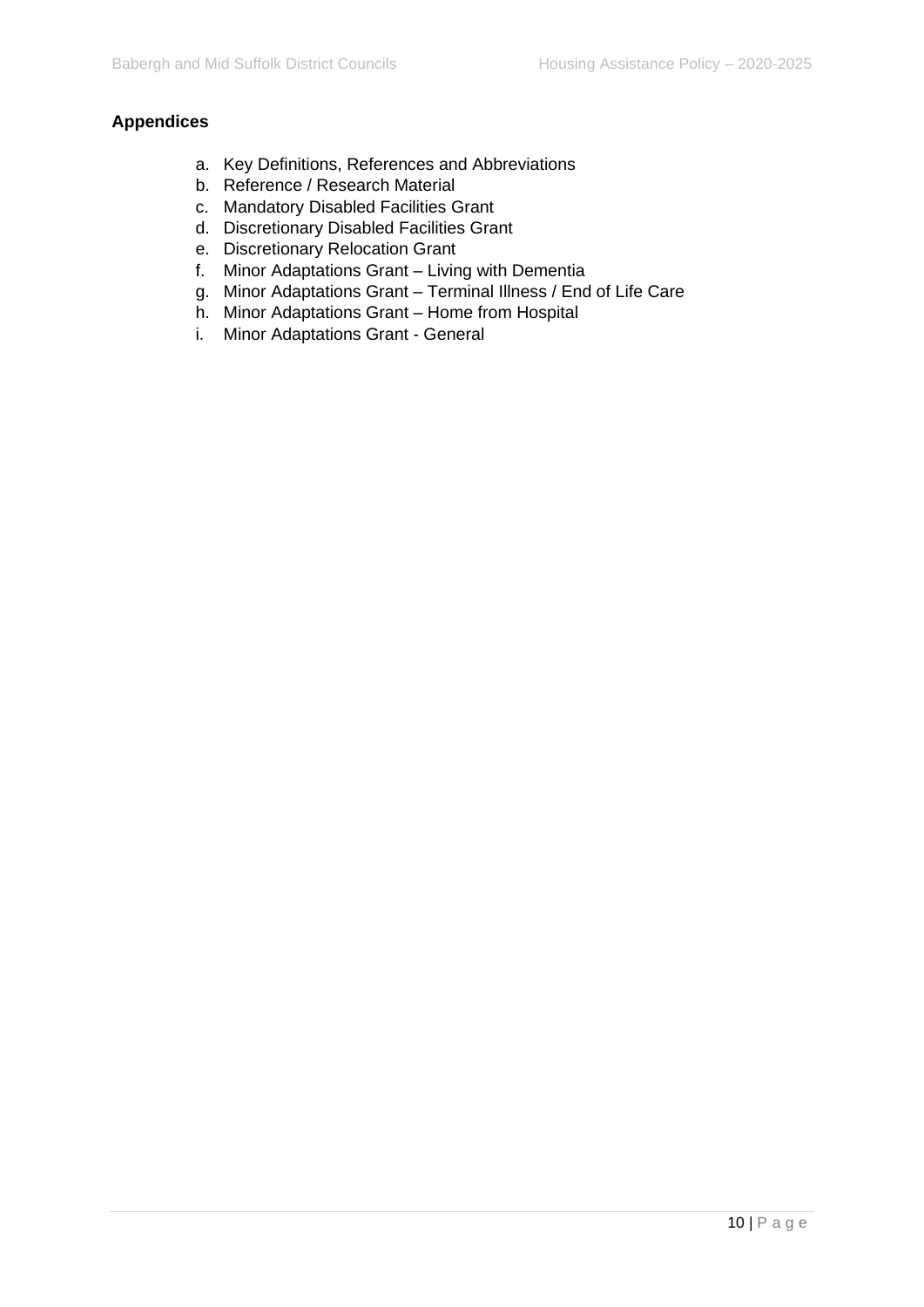| <b>Reference or</b><br><b>Abbreviation</b> | <b>Definition</b>                                                                                                                                                                                                                                                                                                                                                                                                                             |
|--------------------------------------------|-----------------------------------------------------------------------------------------------------------------------------------------------------------------------------------------------------------------------------------------------------------------------------------------------------------------------------------------------------------------------------------------------------------------------------------------------|
| Assistance                                 | Financial assistance approved under this Policy                                                                                                                                                                                                                                                                                                                                                                                               |
| <b>Better Care</b><br>Fund (BCF)           | The Better Care Fund (BCF) is a programme spanning both the NHS and<br>local government which seeks to join-up health and care services, so that<br>people can manage their own health and wellbeing, and live independently<br>in their communities for as long as possible.                                                                                                                                                                 |
|                                            | The BCF has been created to improve the lives of some of the most<br>vulnerable people in our society, placing them at the centre of their care and<br>support, and providing them integrated health and social care services,<br>resulting in an improved experience and better quality of life.                                                                                                                                             |
| Children                                   | For mandatory DFG applications, the relevant person is a child if: -<br>* under the age of 16,<br>* a person who is 16 or over, but not yet 20 and is still in full-time education<br>(A Level and Below) and not getting Income Based Benefits (Job Seekers<br>Allowance, Income Support or Employment and Support Allowance),<br>including Universal Credit.                                                                                |
| Condition                                  | Any condition attached to financial assistance approved under this Policy.<br>Details of conditions are available on request.                                                                                                                                                                                                                                                                                                                 |
| <b>Disabled</b><br>Person                  | For the purposes of this policy, a person is disabled if:<br>* their sight, hearing or speech is substantially impaired;<br>* they have a mental disorder or impairment of any kind; or<br>* they are physically substantially disabled by illness, injury, impairment<br>present since birth or otherwise.<br>(s100 Housing Grants, Construction and Regeneration Act 1996)                                                                  |
| <b>DFG</b>                                 | <b>Disabled Facilities Grant</b>                                                                                                                                                                                                                                                                                                                                                                                                              |
| Discretionary<br>Assistance                | Grants and/or loans which the council may make available to applicants,<br>subject to having a policy in place, and to having sufficient funding available<br>to offer that assistance. The extent to which discretionary assistance may be<br>available to an applicant may also be subject to how the council concerned<br>interprets and/or implements financial regulations $-$ e.g. use of capital grant<br>funding for revenue purposes |
| <b>HAP</b>                                 | This Policy will be referred to as the Housing Assistance Policy (HAP)                                                                                                                                                                                                                                                                                                                                                                        |
| Home<br>Improvement<br>Agency (HIA)        | An agency commissioned by the Local Authority to support people to remain<br>independently at home.                                                                                                                                                                                                                                                                                                                                           |
| Household                                  | The person or persons who occupy a dwelling as their only or main<br>residence.                                                                                                                                                                                                                                                                                                                                                               |

# **Appendix A - Key Definitions, References and Abbreviations**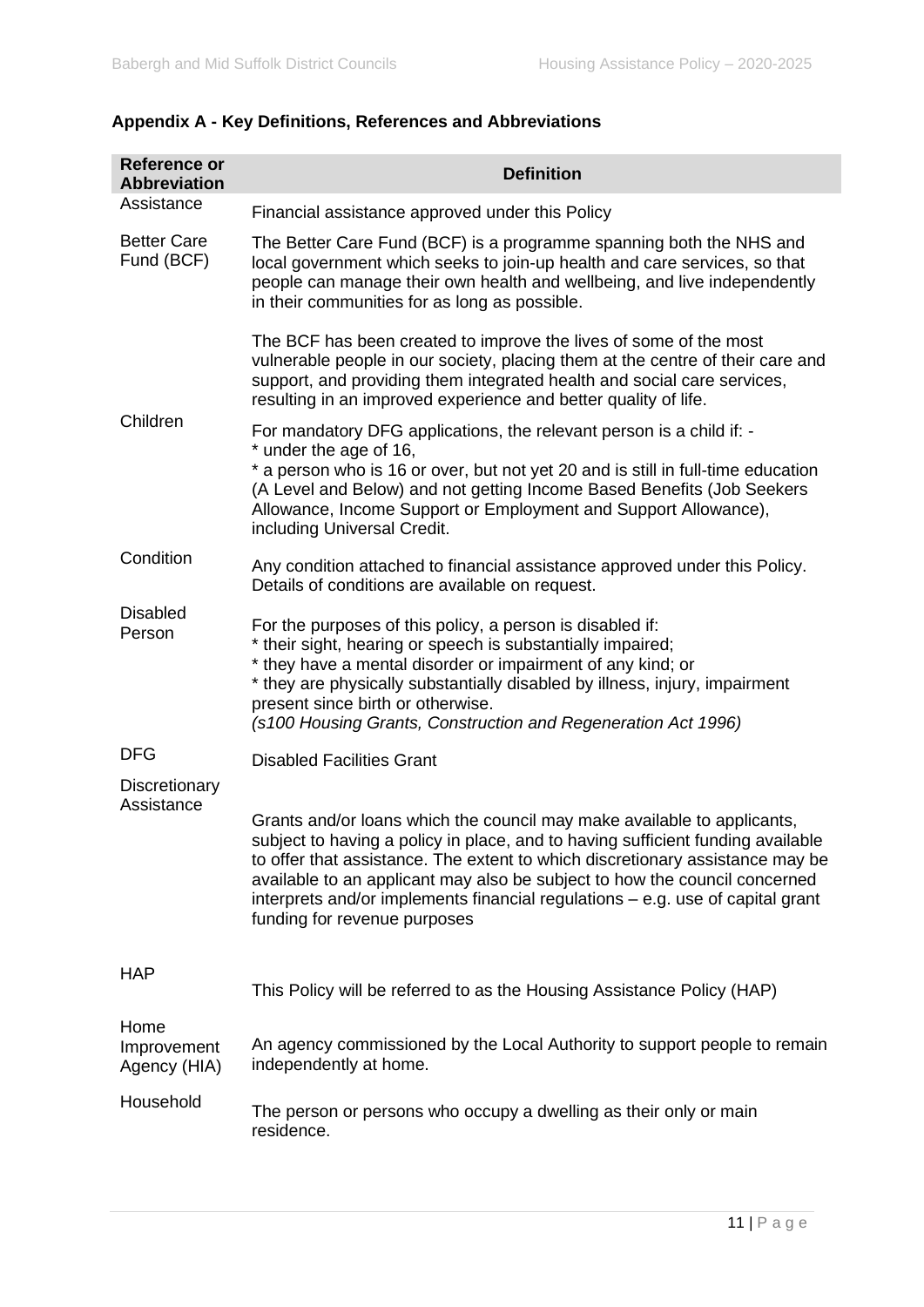| Mandatory<br>Assistance                                              | Disabled Facilities Grants are 'mandatory' in that local authorities are legally<br>required to provide them to applicants who meet national eligibility<br>requirements.                                                                                                                                                                                                                                                                               |
|----------------------------------------------------------------------|---------------------------------------------------------------------------------------------------------------------------------------------------------------------------------------------------------------------------------------------------------------------------------------------------------------------------------------------------------------------------------------------------------------------------------------------------------|
| <b>Means Testing</b>                                                 | As part of an application for some forms of assistance under this policy, a<br>test of resources must be carried out in order to assess the amount, if any,<br>that the applicant must contribute to cost of the works. If the applicant is not<br>in receipt of a passporting benefit they will have to provide details of income<br>and capital.                                                                                                      |
| Owners<br>Interest                                                   | Where an application for a DFG (or other works to the home) has been<br>made by an owner-occupier the applicant must provide proof of ownership.<br>Under the 1996 legislation : An owner's certificate' certifies that the applicant<br>has, or proposes to acquire, an owner's interest (as defined in section 21(2))<br>in the dwelling, and that he intends that the disabled occupant will live in the<br>dwelling as his only or main residence'. |
| Regulatory<br><b>Reform Order</b><br>Repair &<br>Renewal<br>Policies | Councils have powers to provide financial assistance to individuals to help<br>them improve living conditions. In order to be able to use those powers they<br>need to have a published policy detailing how they will use those powers.                                                                                                                                                                                                                |
| <b>RRO</b>                                                           | Regulatory Reform (Housing Assistance) (England and Wales) Order 2002<br>https://www.legislation.gov.uk/uksi/2002/1860/contents/made                                                                                                                                                                                                                                                                                                                    |
| The 'Act'                                                            | Housing Grants, Construction and Regeneration Act 1996<br>http://www.legislation.gov.uk/ukpga/1996/53/contents                                                                                                                                                                                                                                                                                                                                          |
| The 'Councils'                                                       | Any reference to council means the local housing authority operating in the<br>area in which the person on behalf of whom an application is made resides,<br>or an authorised representative of that housing authority. i.e. Babergh or Mid<br>Suffolk District Council. An authorised representative could include, for<br>example: the Home Improvement Agency commissioned by that authority,<br>an Occupational Therapist, a Trusted Assessor, etc. |
| The 'Guidance'                                                       | Circular 05/2003 from the Office of the Deputy Prime Minister (ODPM)<br>https://webarchive.nationalarchives.gov.uk/20120920034634/http://www.com<br>munities.gov.uk/documents/corporate/pdf/145088.pdf                                                                                                                                                                                                                                                  |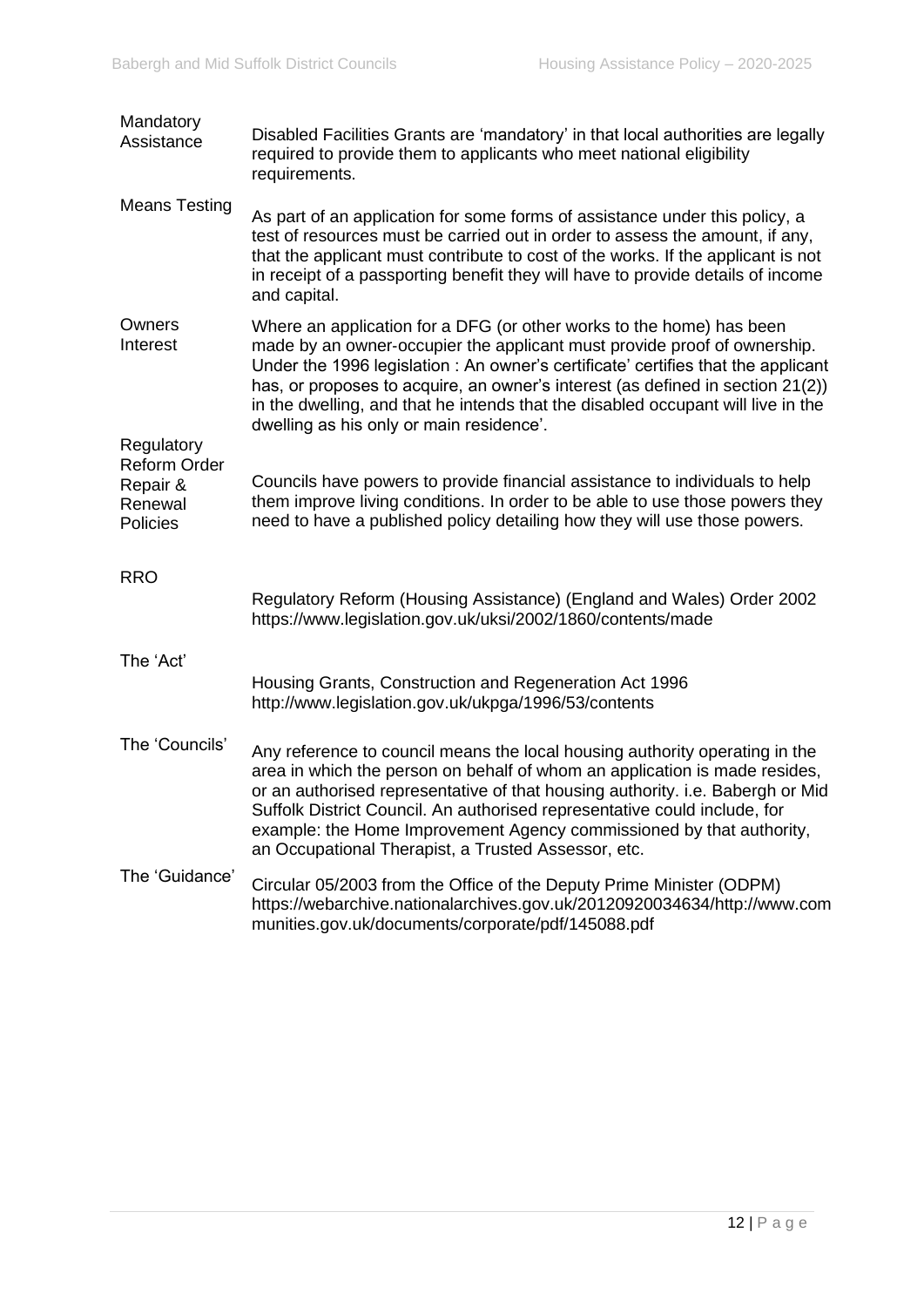# **Appendix B - Reference / Research Material**

| Dementia Friendly Housing      | https://www.alzheimers.org.uk/dementia-friendly-           |
|--------------------------------|------------------------------------------------------------|
| Charter - Alzheimer's Society  | <b>resources</b>                                           |
| Making you home dementia       | https://www.alzheimers.org.uk/sites/default/files/migrate/ |
| friendly - Alzheimer's Society | downloads/making_your_home_dementia_friendly.pdf           |
| Preparing a Policy under the   | https://www.foundations.uk.com/media/4718/preparing-a-     |
| Regulatory Reform Order 2002   | policy-under-the-regulatory-reform-order-formatted.pdf     |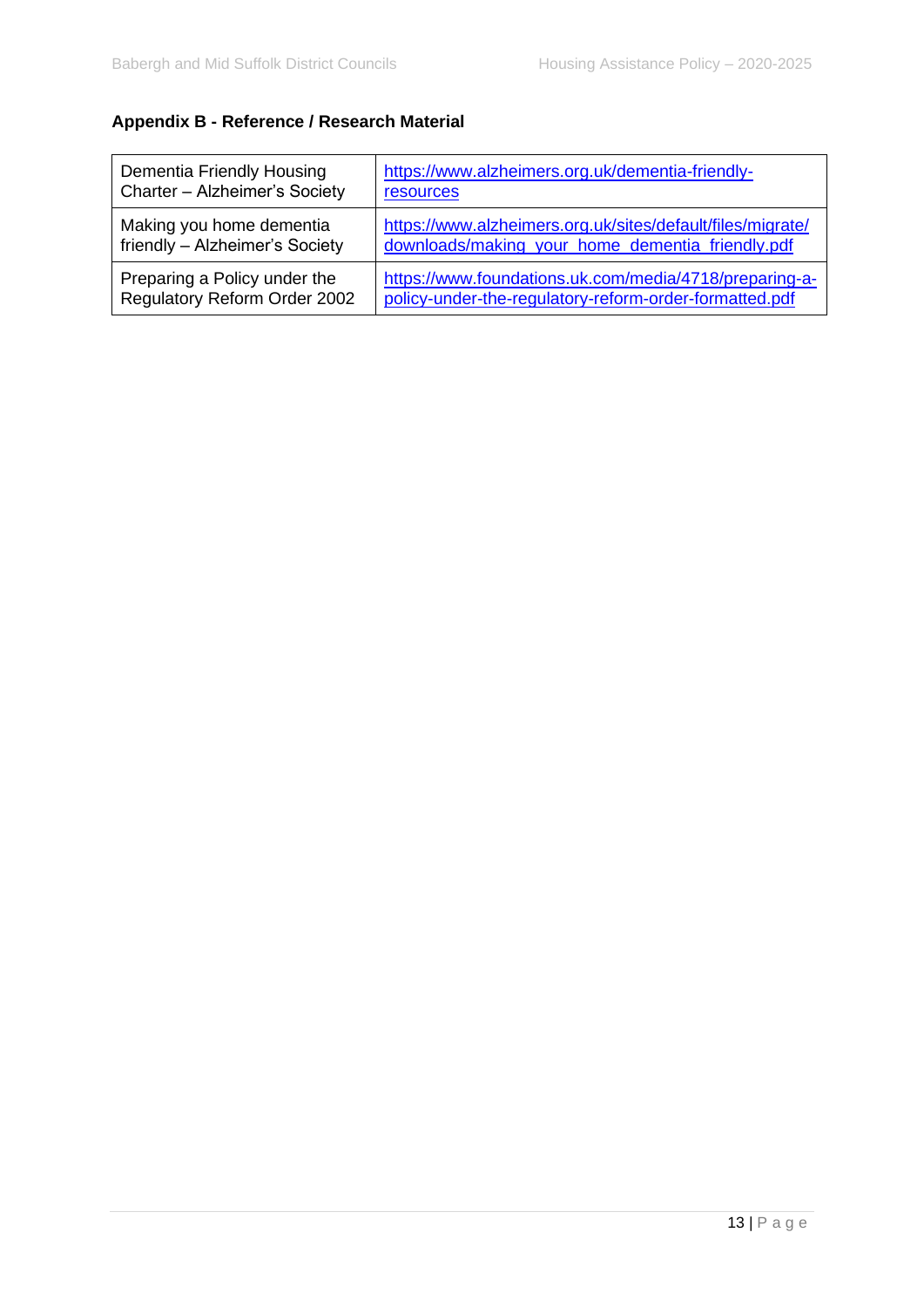# **Appendix C – Mandatory Disabled Facilities Grant**

| Type of<br><b>Assistance</b> | A Mandatory Disabled Facilities Grant (DFG) is a means tested<br>grant designed to help meet the costs of adaptations to a property<br>for a disabled occupant.<br>In order to qualify for a DFG, the required adaptations need to be<br>necessary and appropriate to meet the needs of the disabled<br>person; and it must be reasonable and practicable for the relevant |
|------------------------------|----------------------------------------------------------------------------------------------------------------------------------------------------------------------------------------------------------------------------------------------------------------------------------------------------------------------------------------------------------------------------|
|                              | works to be carried out.                                                                                                                                                                                                                                                                                                                                                   |
|                              | Reasonable and practicable                                                                                                                                                                                                                                                                                                                                                 |
|                              | As mentioned above, in order to get a Disabled Facilities Grant for<br>alterations in the home, those alterations must be reasonable and<br>practicable. When deciding whether proposed alterations are<br>reasonable and practicable, the Council has to have specific regard<br>to the age and condition of the building.                                                |
|                              | The Council will also consider things such as the effect on other<br>residents, the practicalities of carrying out work on properties with<br>limited access, conservation considerations, and the structural<br>characteristics of the property.                                                                                                                          |
|                              | The Council may consider it more reasonable to move a person to<br>another property rather than fund the alterations which have been<br>requested.                                                                                                                                                                                                                         |
|                              | Eligible Works                                                                                                                                                                                                                                                                                                                                                             |
|                              | Mandatory grants can be awarded for the following works:                                                                                                                                                                                                                                                                                                                   |
|                              | 1. Facilitating a disabled person's access to:                                                                                                                                                                                                                                                                                                                             |
|                              | a. The dwelling;<br>b. A room usable as the principal family room, or for                                                                                                                                                                                                                                                                                                  |
|                              | sleeping in;<br>c. A WC, bath, shower, etc (or the provision of a room for<br>these facilities);                                                                                                                                                                                                                                                                           |
|                              | 2. Facilitating the preparation of food by the disabled person;                                                                                                                                                                                                                                                                                                            |
|                              | 3.<br>Improving/providing a heating system to meet the disabled<br>person's needs; Necessary and appropriate In addition to the                                                                                                                                                                                                                                            |
|                              | requirement that any alterations be reasonable and<br>practicable, a Housing Authority should also consult the                                                                                                                                                                                                                                                             |
|                              | Social Services department to ensure that any alterations are                                                                                                                                                                                                                                                                                                              |
|                              | necessary and appropriate. This means that it would be<br>necessary to get a community care assessment from your                                                                                                                                                                                                                                                           |
|                              | Social Services department before any application for a DFG<br>would be granted.                                                                                                                                                                                                                                                                                           |
|                              | 4. Facilitating the disabled person's use of a source of power;                                                                                                                                                                                                                                                                                                            |
|                              | 5. Facilitating access and movement around the home to<br>enable the disabled person to care for someone dependent<br>upon him or her;                                                                                                                                                                                                                                     |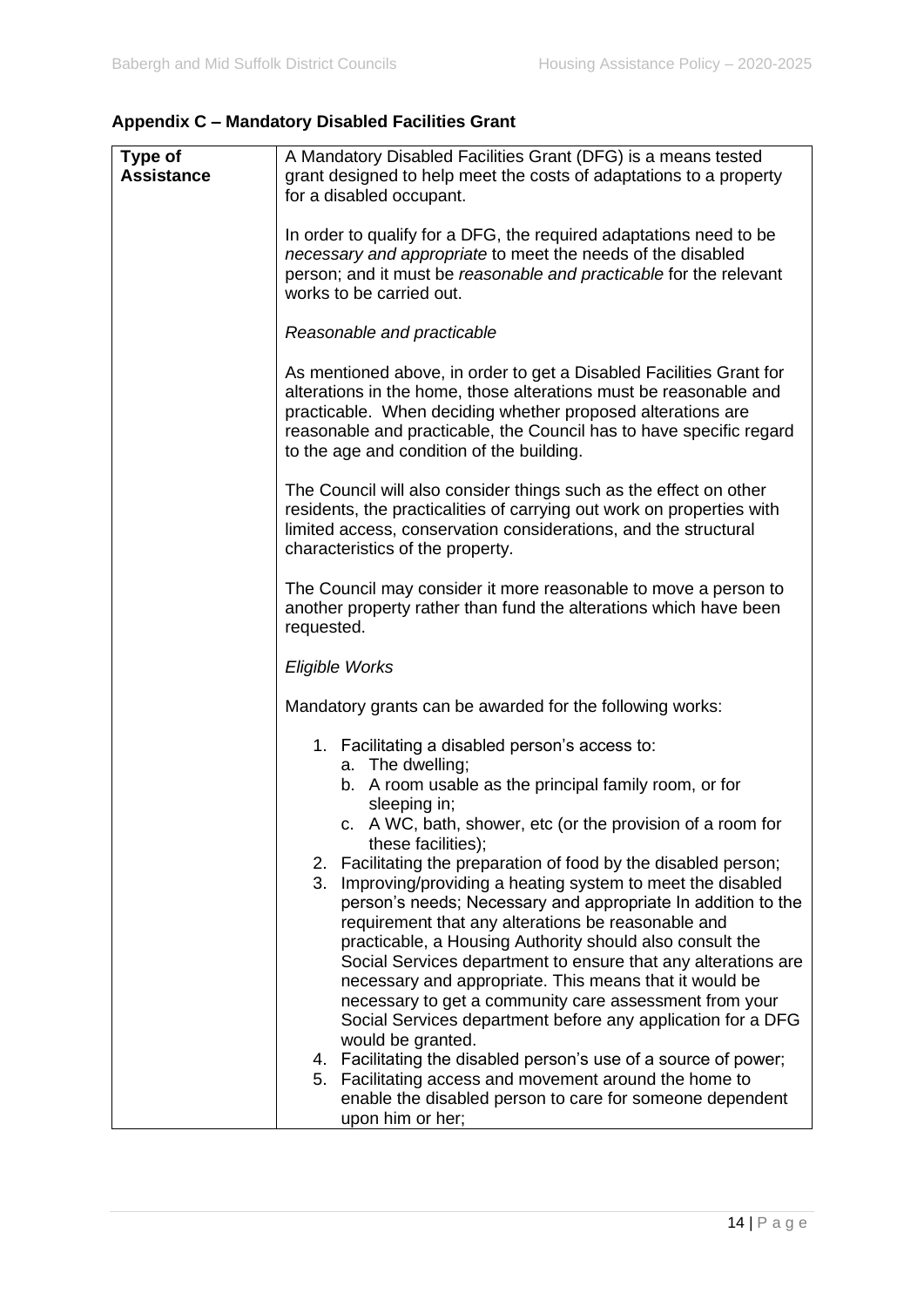|                                          | 6. Making the dwelling safe for the disabled person and others<br>residing with him or her;<br>7. Facilitating access to and from a garden or making a garden<br>safe.                                                                                                                                                                                                                                                                                                                 |
|------------------------------------------|----------------------------------------------------------------------------------------------------------------------------------------------------------------------------------------------------------------------------------------------------------------------------------------------------------------------------------------------------------------------------------------------------------------------------------------------------------------------------------------|
|                                          | Adaptations to facilitate access around the home can include<br>adaptations allowing a disabled person to do things such as prepare<br>and cook food, although full adaptations to a kitchen are unlikely to<br>be funded it the majority of cooking is done by another family<br>member.                                                                                                                                                                                              |
|                                          | Adaptations for access will also include work for access to the<br>principal family room, a room used for sleeping and rooms<br>containing a lavatory and/or washing facilities. In particular, the<br>importance of being able to wash and bathe has been emphasised<br>by the Local Government Ombudsman. The relevant Government<br>guidance on DFGs states that funds for new central heating systems<br>should only be provided for rooms usually used by the disabled<br>person. |
|                                          | In addition funding should only be provided where the wellbeing and<br>mobility of the disabled person would be otherwise adversely<br>affected.                                                                                                                                                                                                                                                                                                                                       |
| <b>Eligibility</b>                       | A DFG is only available to people who are disabled within the<br>meaning of the National Assistance Act 1948. This means that a<br>DFG will not be granted to a person who is merely elderly or retired.                                                                                                                                                                                                                                                                               |
|                                          | In addition, a DFG is only available to pay for alterations to a<br>disabled person's main residence. It is possible for a disabled<br>person to apply for a DFG if they are a tenant, in which case the<br>landlord can also apply for a DFG on the disabled person's behalf.                                                                                                                                                                                                         |
|                                          | The disabled person must have lived, or be intending to live, in the<br>property in question for at least five years, or for such a shorter<br>period as their health and other relevant circumstances permit.                                                                                                                                                                                                                                                                         |
| <b>Amount of Grant</b><br><b>Payable</b> | £30,000 (as set out in legislation) (including Home Improvement<br>Agency Fee's)                                                                                                                                                                                                                                                                                                                                                                                                       |
| <b>Means Test</b>                        | Yes (see Section 9)                                                                                                                                                                                                                                                                                                                                                                                                                                                                    |
| <b>Repayment</b>                         | Where the value of the grant exceeds £10,000, a charge will be<br>registered against the property making some of the grant repayable<br>if the property is sold or disposed of within 10 years of the works<br>being completed.                                                                                                                                                                                                                                                        |
|                                          | The minimum charge, which will be registered is £500 and the<br>maximum is £10,000.                                                                                                                                                                                                                                                                                                                                                                                                    |
| <b>Future</b><br><b>Applications</b>     | If works have been completed under a Mandatory DFG and the<br>applicant has been required to make a financial contribution towards<br>the works, then this may reduce the financial contribution for further<br>works, if required under a new application in the future.                                                                                                                                                                                                              |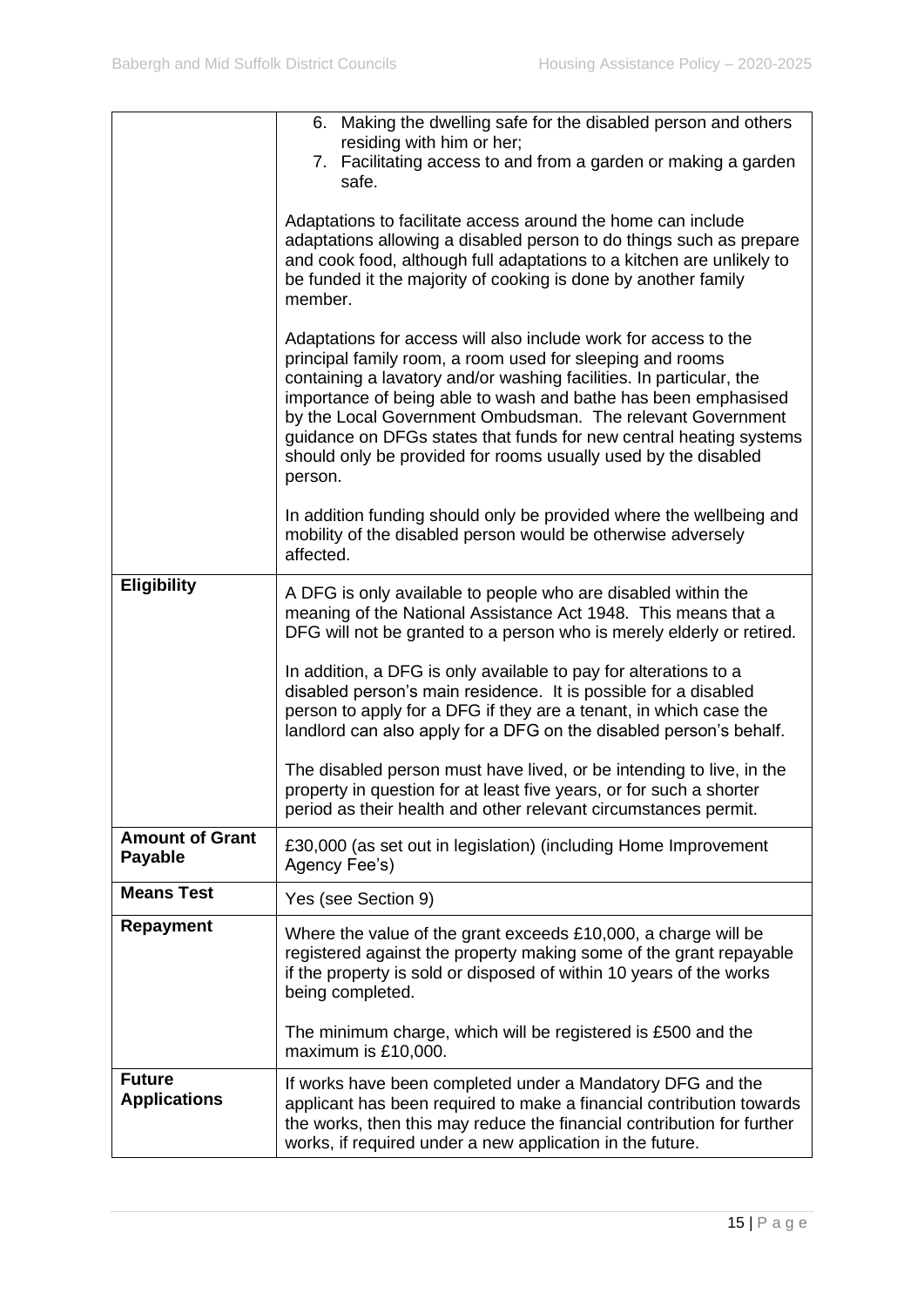| Type of<br><b>Assistance</b>             | In cases where the cost of the works agreed through the Mandatory<br>Disabled Facilities Grant application is above the £30,000 threshold.<br>The Council can consider whether to allow up to an additional<br>£10,000 of work to be carried out under the Discretionary DFG, top<br>up fund.<br>This is a discretionary grant and whether to award it, will be<br>dependent on the individuals needs, circumstances and the funds<br>available. |
|------------------------------------------|--------------------------------------------------------------------------------------------------------------------------------------------------------------------------------------------------------------------------------------------------------------------------------------------------------------------------------------------------------------------------------------------------------------------------------------------------|
| <b>Eligibility</b>                       | The same assessment of eligibility will apply as for Mandatory<br>DFG's                                                                                                                                                                                                                                                                                                                                                                          |
|                                          | A DFG is only available to people who are disabled within the<br>meaning of the National Assistance Act 1948. This means that a<br>DFG will not be granted to a person who is merely elderly or retired.                                                                                                                                                                                                                                         |
|                                          | In addition, a DFG is only available to pay for alterations to a<br>disabled person's main residence. It is possible for a disabled<br>person to apply for a DFG if they are a tenant, in which case the<br>landlord can also apply for a DFG on the disabled person's behalf.                                                                                                                                                                   |
|                                          | The disabled person must have lived, or be intending to live, in the<br>property in question for at least five years, or for such a shorter<br>period as their health and other relevant circumstances permit.                                                                                                                                                                                                                                   |
| <b>Amount of Grant</b><br><b>Payable</b> | £10,000 (including Home Improvement Agency Fee's)                                                                                                                                                                                                                                                                                                                                                                                                |
| <b>Means Test</b>                        | Yes (see Section 9)                                                                                                                                                                                                                                                                                                                                                                                                                              |
| Repayment                                | A charge will be registered against the property making some of the<br>grant repayable if the property is sold or disposed of within 10 years<br>of the works being completed.<br>The minimum charge, which will be registered is £500 and the                                                                                                                                                                                                   |
|                                          | maximum is £10,000.                                                                                                                                                                                                                                                                                                                                                                                                                              |
| <b>Future</b><br><b>Applications</b>     | If assistance has previously been granted. Future applications for<br>Discretionary Disabled Facilities Grant Applications will not be<br>considered.                                                                                                                                                                                                                                                                                            |

**Appendix D – Discretionary Disabled Facilities Grant (Top up Grant)**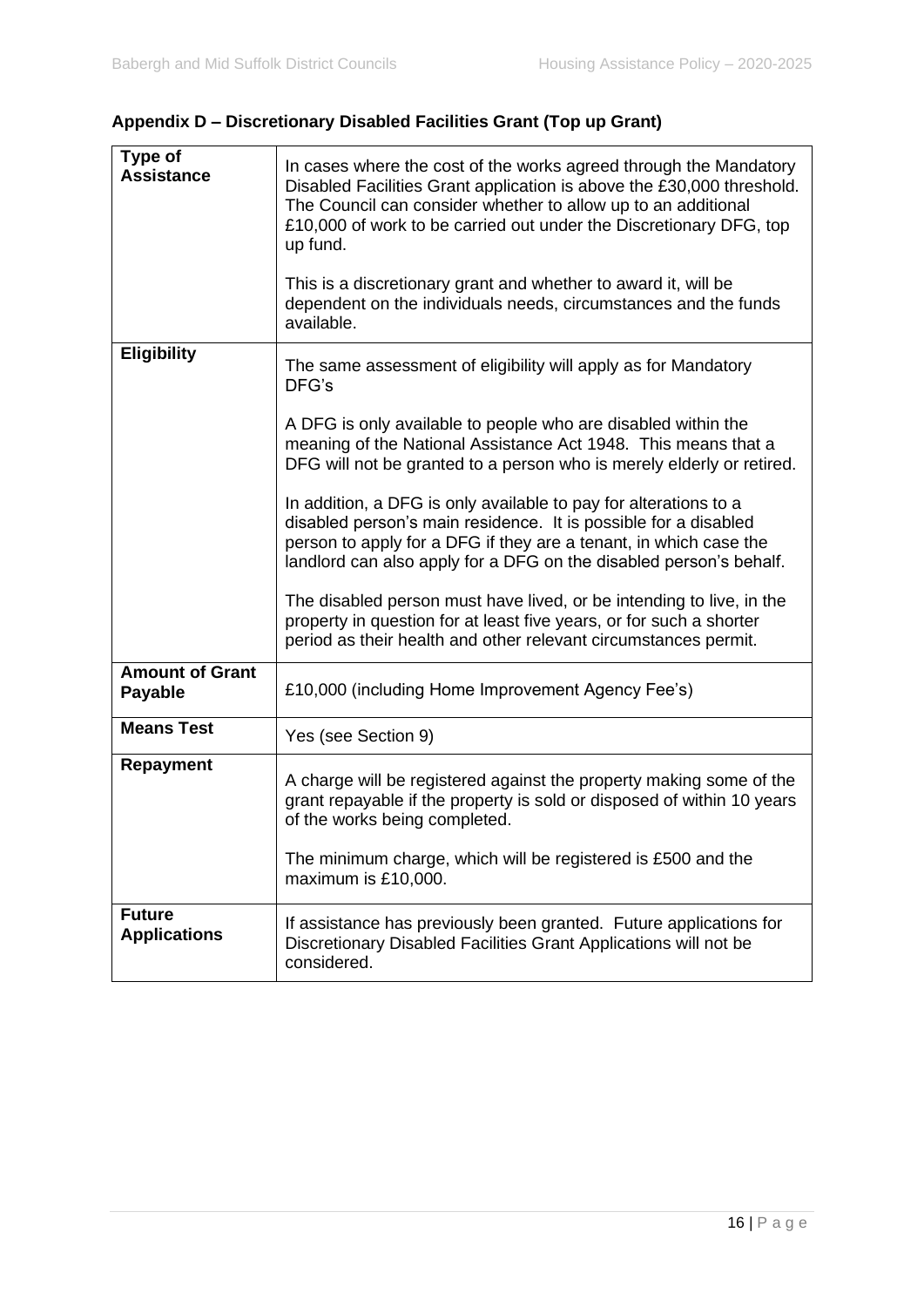# **Appendix E – Discretionary Relocation Grant**

| Type of<br><b>Assistance</b>             | When a property cannot be adapted or when it is considered if<br>would be more cost effective for the household to relocate and they<br>are willing to relocate, this fund can be used to cover reasonable<br>expenses.<br>Expenses will include: -<br><b>Removal Expenses</b><br><b>Estate Agent Fee's</b> |
|------------------------------------------|-------------------------------------------------------------------------------------------------------------------------------------------------------------------------------------------------------------------------------------------------------------------------------------------------------------|
|                                          | Legal Fee's                                                                                                                                                                                                                                                                                                 |
|                                          | Other reasonable expenses will be considered on an individual,<br>case by case basis.                                                                                                                                                                                                                       |
| <b>Eligibility</b>                       | The households current property must have been assessed as not<br>suitable for adapting or it must be considered more cost effective to<br>move to more suitable housing.                                                                                                                                   |
| <b>Amount of Grant</b><br><b>Payable</b> | £7,500                                                                                                                                                                                                                                                                                                      |
| <b>Means Test</b>                        | This grant will be non means tested.                                                                                                                                                                                                                                                                        |
| <b>Repayment</b>                         | This grant will not be repayable.                                                                                                                                                                                                                                                                           |
| <b>Future</b><br><b>Applications</b>     | If assistance has been awarded to the household under this element<br>of grant previously, further assistance under this element will not be<br>considered                                                                                                                                                  |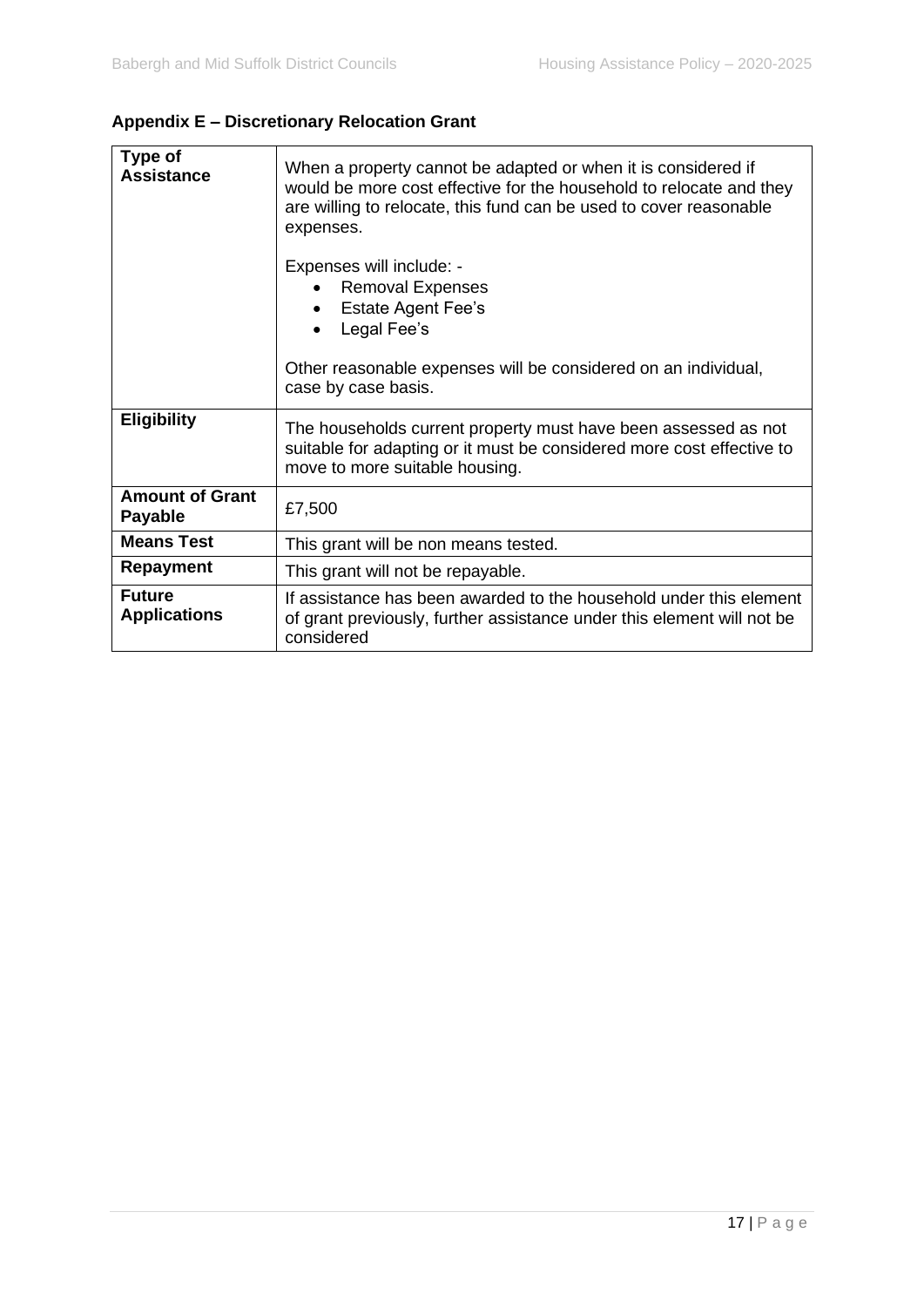| Type of<br><b>Assistance</b>             | The Councils will offer grants for minor adaptations designed to<br>assist and support residents and their families cope with the<br>challenges of living at home with long term conditions.<br>The minor adaptation grants are open to all Homeowners, Private<br>Tenants, Registered Provider Tenants and Babergh and Mid Suffolk<br>Council Tenants in the Districts.<br>All applications are considered on a case by case basis, but may<br>include the following eligible works: -<br>Talking reminder clocks<br>Labelling / Sticker Booklet<br>$\bullet$<br>Installation of a Key Safe<br><b>Grab Rails</b><br>Motion senor lights<br>Pressure sensor equipment<br>$\bullet$<br><b>Level Access Shower</b> |
|------------------------------------------|------------------------------------------------------------------------------------------------------------------------------------------------------------------------------------------------------------------------------------------------------------------------------------------------------------------------------------------------------------------------------------------------------------------------------------------------------------------------------------------------------------------------------------------------------------------------------------------------------------------------------------------------------------------------------------------------------------------|
| <b>Eligibility</b>                       | You will need to submit a letter from your GP or specialist confirming<br>your diagnosis with your application and proof of property ownership                                                                                                                                                                                                                                                                                                                                                                                                                                                                                                                                                                   |
| <b>Amount of Grant</b><br><b>Payable</b> | Grants are available between £1,000 and £7,500.                                                                                                                                                                                                                                                                                                                                                                                                                                                                                                                                                                                                                                                                  |
| <b>Means Test</b>                        | This grant will be non means tested.                                                                                                                                                                                                                                                                                                                                                                                                                                                                                                                                                                                                                                                                             |
| Repayment                                | This grant will not be repayable.                                                                                                                                                                                                                                                                                                                                                                                                                                                                                                                                                                                                                                                                                |
| <b>Future</b><br><b>Applications</b>     | Only one Discretionary Non-Means Tested Grant can be awarded<br>under this category during a 3-year period                                                                                                                                                                                                                                                                                                                                                                                                                                                                                                                                                                                                       |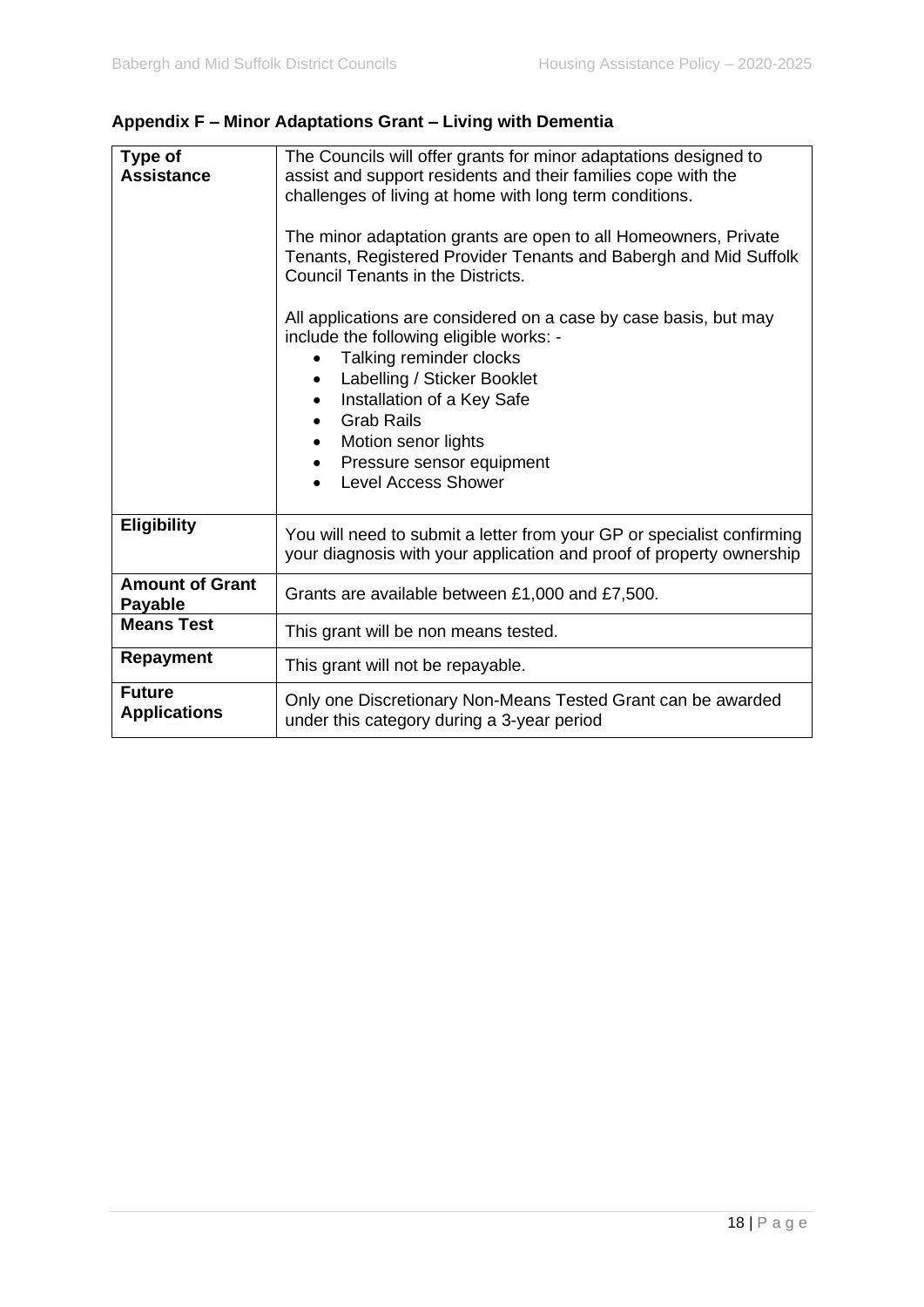| Type of<br><b>Assistance</b>             | The Councils will offer grants for minor adaptations designed to<br>assist and support residents and their families cope with the<br>challenges of living at home with long term conditions.<br>The minor adaptation grants are open to all Homeowners, Private<br>Tenants, Registered Provider Tenants and Babergh and Mid Suffolk<br>Council Tenants in the Districts.<br>All applications are considered on a case by case basis, but may<br>include the following eligible works: -<br><b>Removing Door Thresholds</b><br>$\bullet$<br>Installation of a Level Access Shower<br><b>Installing Pivot Hinges</b><br><b>Widening Doors</b> |
|------------------------------------------|---------------------------------------------------------------------------------------------------------------------------------------------------------------------------------------------------------------------------------------------------------------------------------------------------------------------------------------------------------------------------------------------------------------------------------------------------------------------------------------------------------------------------------------------------------------------------------------------------------------------------------------------|
| <b>Eligibility</b>                       | You will need to submit a letter from your GP or specialist confirming<br>your diagnosis with your application and proof of property ownership                                                                                                                                                                                                                                                                                                                                                                                                                                                                                              |
| <b>Amount of Grant</b><br><b>Payable</b> | Grants are available between £1,000 and £7,500.                                                                                                                                                                                                                                                                                                                                                                                                                                                                                                                                                                                             |
| <b>Means Test</b>                        | This grant will be non means tested.                                                                                                                                                                                                                                                                                                                                                                                                                                                                                                                                                                                                        |
| <b>Repayment</b>                         | This grant will not be repayable.                                                                                                                                                                                                                                                                                                                                                                                                                                                                                                                                                                                                           |
| <b>Future</b><br><b>Applications</b>     | Only one Discretionary Non-Means Tested Grant can be awarded<br>under this category during a 3-year period                                                                                                                                                                                                                                                                                                                                                                                                                                                                                                                                  |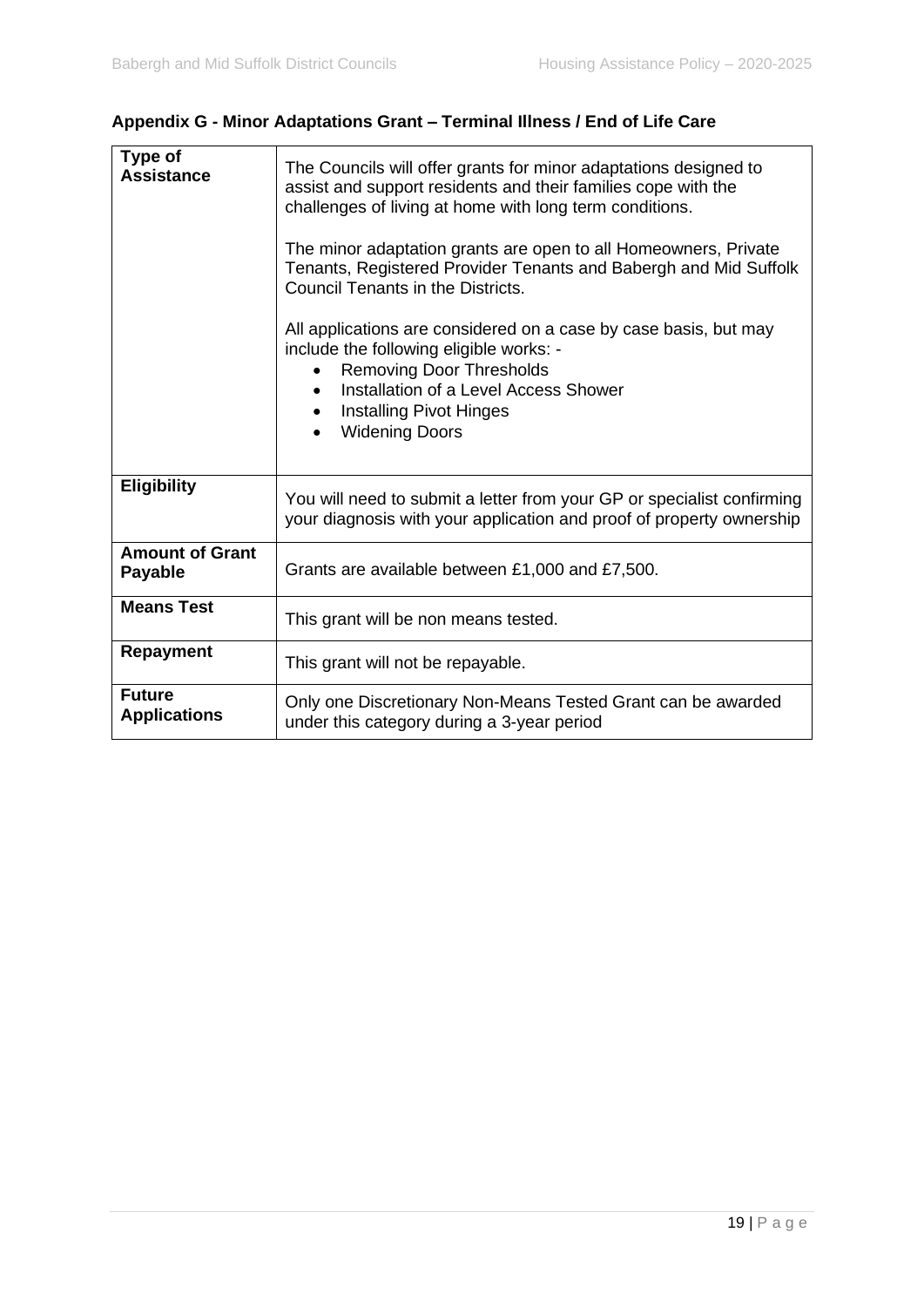# **Appendix H - Minor Adaptions Grant – Home from Hospital**

| Type of<br><b>Assistance</b>             | The Councils will offer grants for minor adaptations designed to<br>assist and support residents and their families cope with the<br>challenges of living at home with long term conditions.<br>The minor adaptation grants are open to all Homeowners, Private<br>Tenants, Registered Provider Tenants and Babergh and Mid Suffolk<br>Council Tenants in the Districts.<br>All applications are considered on a case by case basis, but may<br>include the following eligible works: -<br><b>Removing Door Thresholds</b><br>Installation of a Level Access Shower<br><b>Installing Pivot Hinges</b><br><b>Widening Doors</b> |
|------------------------------------------|--------------------------------------------------------------------------------------------------------------------------------------------------------------------------------------------------------------------------------------------------------------------------------------------------------------------------------------------------------------------------------------------------------------------------------------------------------------------------------------------------------------------------------------------------------------------------------------------------------------------------------|
| <b>Eligibility</b>                       | We will need notification from the hospital or an Occupational<br>Therapist of the works required, which are preventing you from<br>being discharged from hospital and proof of property ownership                                                                                                                                                                                                                                                                                                                                                                                                                             |
| <b>Amount of Grant</b><br><b>Payable</b> | Grants are available between £1,000 and £7,500.                                                                                                                                                                                                                                                                                                                                                                                                                                                                                                                                                                                |
| <b>Means Test</b>                        | This grant will be non means tested.                                                                                                                                                                                                                                                                                                                                                                                                                                                                                                                                                                                           |
| <b>Repayment</b>                         | This grant will not be repayable.                                                                                                                                                                                                                                                                                                                                                                                                                                                                                                                                                                                              |
| <b>Future</b><br><b>Applications</b>     | Only one Discretionary Non-Means Tested Grant can be awarded<br>under this category during a 3-year period                                                                                                                                                                                                                                                                                                                                                                                                                                                                                                                     |